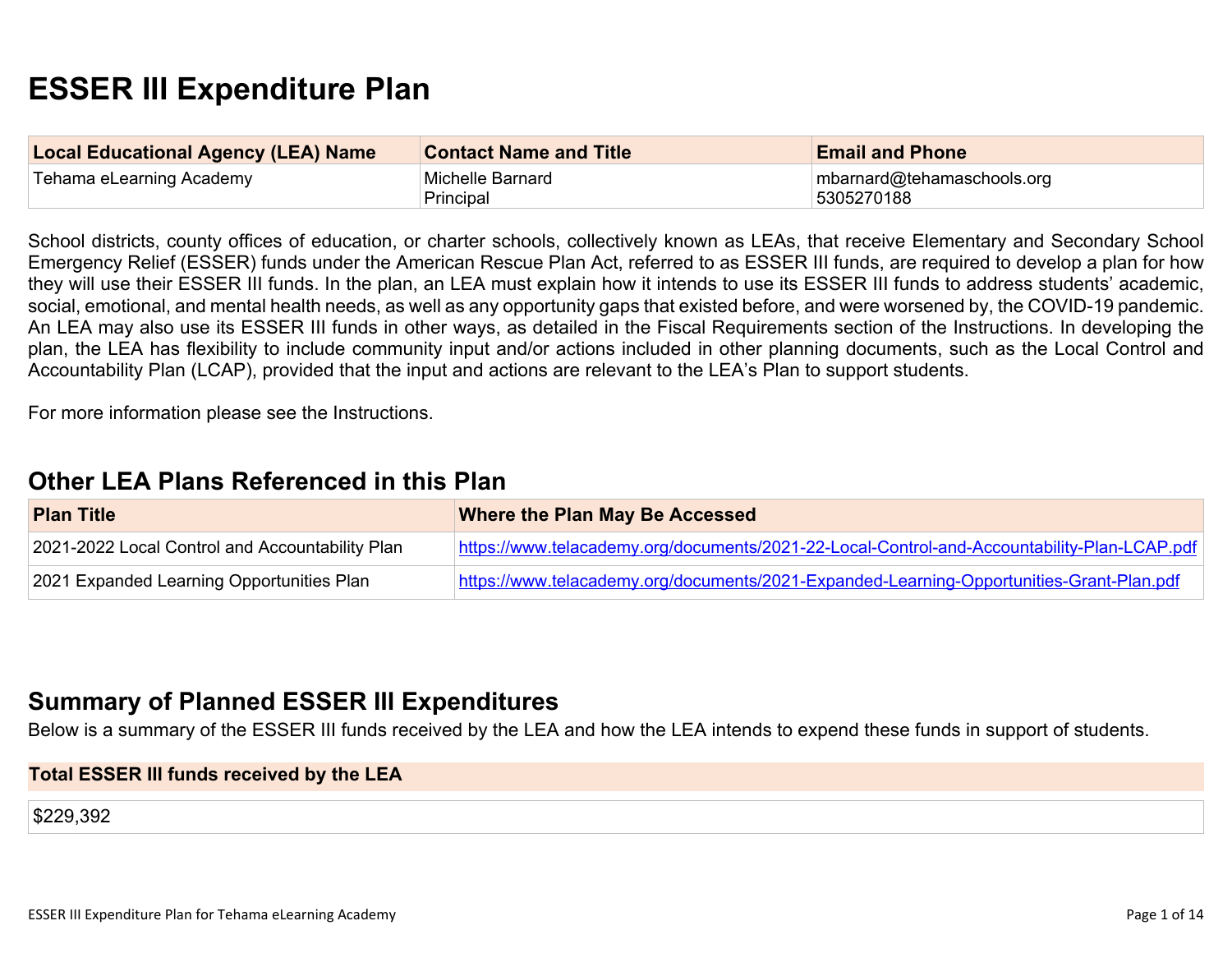| <b>Plan Section</b>                                                                      | <b>Total Planned ESSER III</b> |
|------------------------------------------------------------------------------------------|--------------------------------|
| Strategies for Continuous and Safe In-Person Learning                                    | \$63,475                       |
| Addressing Lost Instructional Time (a minimum of 20 percent of the LEAs ESSER III funds) | \$45,878                       |
| Use of Any Remaining Funds                                                               | \$120,039                      |

#### **Total ESSER III funds included in this plan**

\$229,392

# **Community [Engagement](#page-9-0)**

An LEA's decisions about how to use its ESSER III funds will directly impact the students, families, and the local community. The following is a description of how the LEA meaningfully consulted with its community members in determining the prevention and mitigation strategies, strategies to address the academic impact of lost instructional time, and any other strategies or activities to be implemented by the LEA. In developing the plan, the LEA has flexibility to include input received from community members during the development of other LEA Plans, such as the LCAP, provided that the input is relevant to the development of the LEA's ESSER III Expenditure Plan.

For specific requirements, including a list of the community members that an LEA is required to consult with, please see the Community Engagement section of the Instructions.

A description of the efforts made by the LEA to meaningfully consult with its required community members and the opportunities provided by the LEA for public input in the development of the plan.

Several efforts were made by Tehama eLearning Academy to engage community members and provide multiple opportunities for their input in the development of the ESSER III plan. Surveys and input opportunities were made available to the educational staff, both classified and certificated, students, and parents. The Governance Committee reviewed and provided input in regard to plan development and needs to support students' instruction and social-emotional well-being. The information was compiled and used to develop the ESSER III expenditure plan.

A description of how the development of the plan was influenced by community input.

Following community input, survey data was reviewed and analyzed. This data indicated that community members support the addition of intervention programs both for academics and emotional health, expanded learning and enrichment opportunities, and additional instructional opportunities that may increase engagement for students with learning differences, and students who have struggled with disengagement during this pandemic. Staff development and training regarding Social Emotional Learning (SEL) and how to mitigate Learning Loss were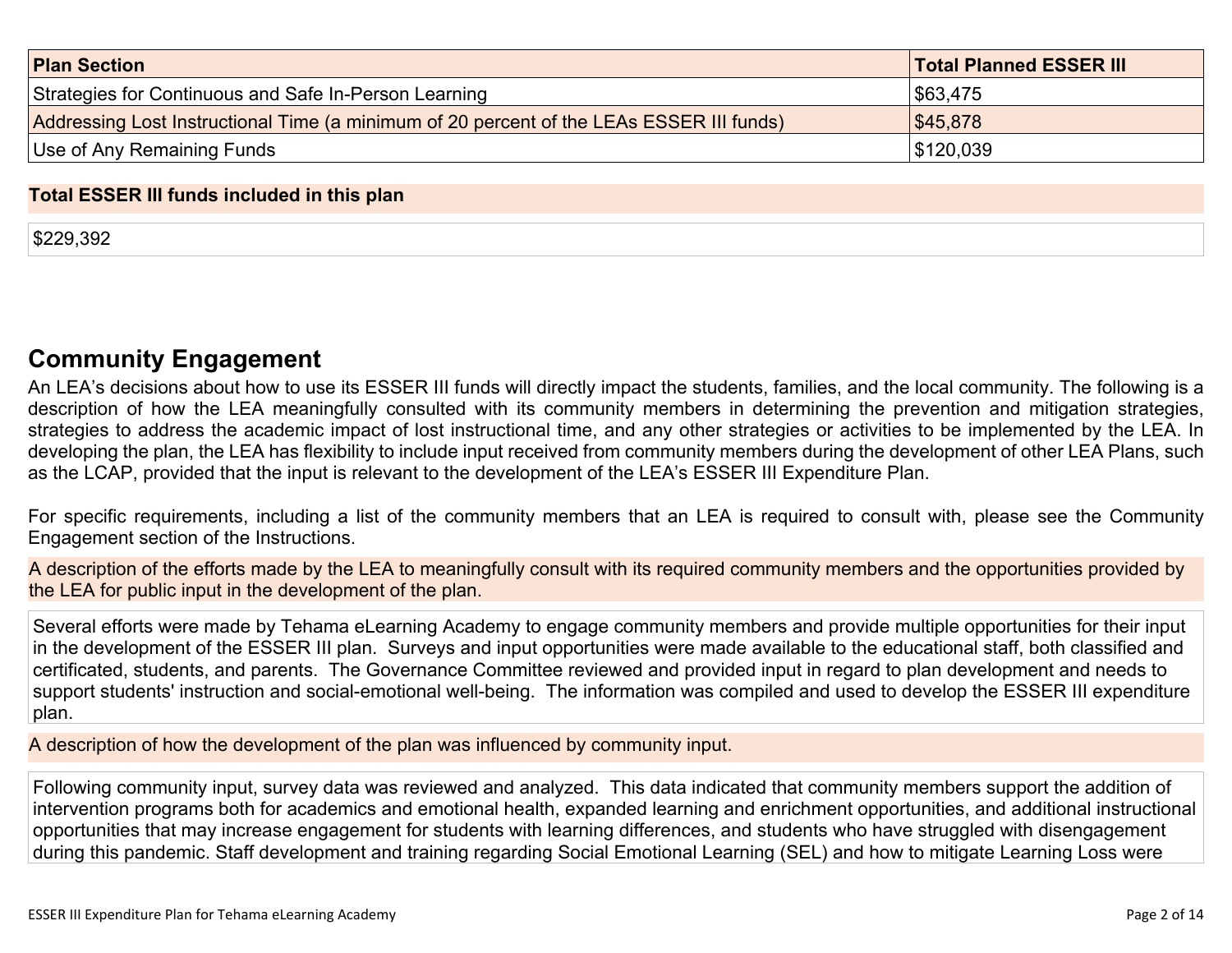also areas of input from the community that influenced the plan actions. Tehama eLearning Academy and our community members are dedicated to ensuring students have high-quality continuity of instruction and access to mental health supports through in-person learning.

# **Actions and [Expenditures](#page-11-0) to Address Student Needs**

The following is the LEA's plan for using its ESSER III funds to meet students' academic, social, emotional, and mental health needs, as well as how the LEA will address the opportunity gaps that existed before, and were exacerbated by, the COVID-19 pandemic. In developing the plan, the LEA has the flexibility to include actions described in existing plans, including the LCAP and/or Expanded Learning Opportunity (ELO) Grant Plan, to the extent that the action(s) address the requirements of the ESSER III Expenditure Plan. For specific requirements, please refer to the Actions and Expenditures to Address Student Needs section of the Instructions.

# **Strategies for [Continuous](#page-11-1) and Safe In-Person Learning**

A description of how the LEA will use funds to continuously and safely operate schools for in-person learning in a way that reduces or prevents the spread of the COVID-19 virus.

| \$63,475                                 |                                     |                                                                                                                                                     |                                                        |
|------------------------------------------|-------------------------------------|-----------------------------------------------------------------------------------------------------------------------------------------------------|--------------------------------------------------------|
| <b>Plan Alignment (if</b><br>applicable) | <b>Action Title</b>                 | <b>Action Description</b>                                                                                                                           | <b>Planned ESSER III</b><br><b>Funded Expenditures</b> |
| <b>NA</b>                                | <b>MTSS Coordinator</b>             | Hire Additional Teaching staff to provide assessment,<br>intervention and supplemental tutoring to address learning<br>loss and intervention needs. | \$51,381                                               |
| <b>NA</b>                                | <b>Career Technical Instruction</b> | Provide instruction, support and curriculum for students to<br>complete Career Technical Education courses and<br>pathways.                         | \$12,094                                               |

### **Total ESSER III funds being used to implement strategies for continuous and safe in-person learning**

# **Addressing the Impact of Lost [Instructional](#page-12-0) Tim[e](#page-12-0)**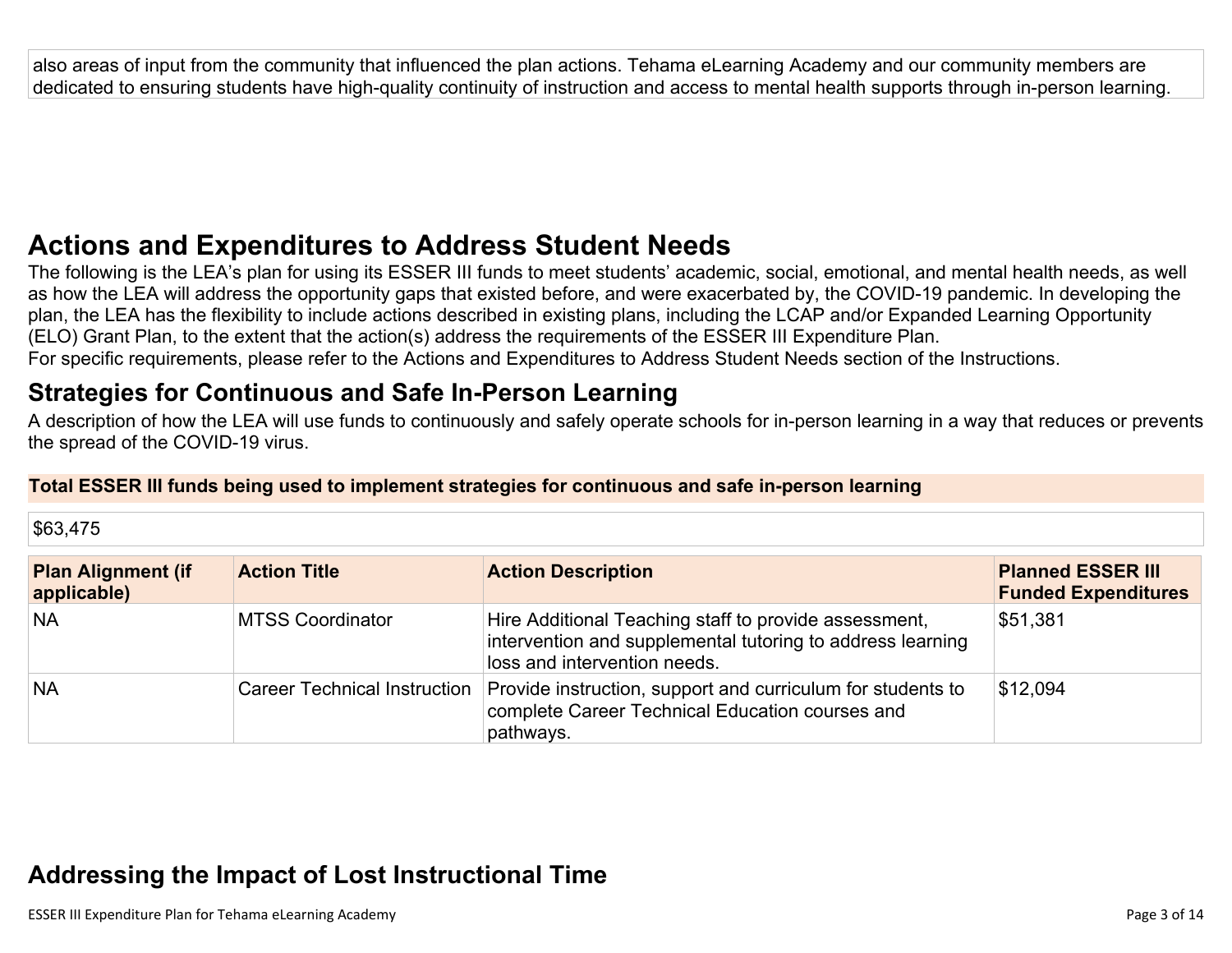A description of how the LEA will use funds to address the academic impact of lost instructional time.

### **Total ESSER III funds being used to address the academic impact of lost instructional time**

\$45,878

| <b>Plan Alignment (if</b><br>applicable) | <b>Action Title</b>          | <b>Action Description</b>                                                                                                                                                                                                                                               | <b>Planned ESSER III</b><br><b>Funded Expenditures</b> |
|------------------------------------------|------------------------------|-------------------------------------------------------------------------------------------------------------------------------------------------------------------------------------------------------------------------------------------------------------------------|--------------------------------------------------------|
| <b>ELO Grant</b>                         | <b>Summer Sessions</b>       | Years 21/22, 22/23, 23/24 Provide summer learning<br>sessions, including the cost of certificated and classified<br>school staff, to support students in need of credit recovery,<br>learning loss recovery or enrichment opportunities to<br>increase student success. | \$24,900                                               |
| <b>NA</b>                                |                              | Portion of MTSS Coordinator Portion of the MTSS Coordinator to provide student<br>assessment, intervention and recovery of learning loss.                                                                                                                               | \$8,978                                                |
| 2021/2022 LCAP                           | Contract with outside source | Learning loss Instruction for Intervention and engagement<br>ongoing, including evidence based targeted intervention<br>programs.                                                                                                                                       | \$12,000                                               |

# **Use of Any [Remaining](#page-12-1) Fund[s](#page-12-1)**

A description of the how the LEA will use any remaining ESSER III funds, as applicable.

## **Total ESSER III funds being used to implement additional actions**

\$120,039

| <b>Plan Alignment (if</b><br>applicable) | <b>Action Title</b>                              | <b>Action Description</b>                                                                                               | <b>Planned ESSER III</b><br><b>Funded Expenditures</b> |
|------------------------------------------|--------------------------------------------------|-------------------------------------------------------------------------------------------------------------------------|--------------------------------------------------------|
| 2021/2022 LCAP                           | <b>Empower Tehama Contract</b>                   | Contracted Mental Health Services including wellness clubs,<br>individual and group counseling sessions.                | \$20,900                                               |
| <b>Funds</b>                             | 2021/2022 LCAP, ELO   iReady or Freckle Software | Purchase of Evidence-based Intervention software for<br>student intervention and learning recovery needs.               | \$24,000                                               |
| <b>NA</b>                                | <b>Charter Conference</b>                        | School staff to attend Charter School conference to ensure<br>staff have skills needed to support students academically | \$8,000                                                |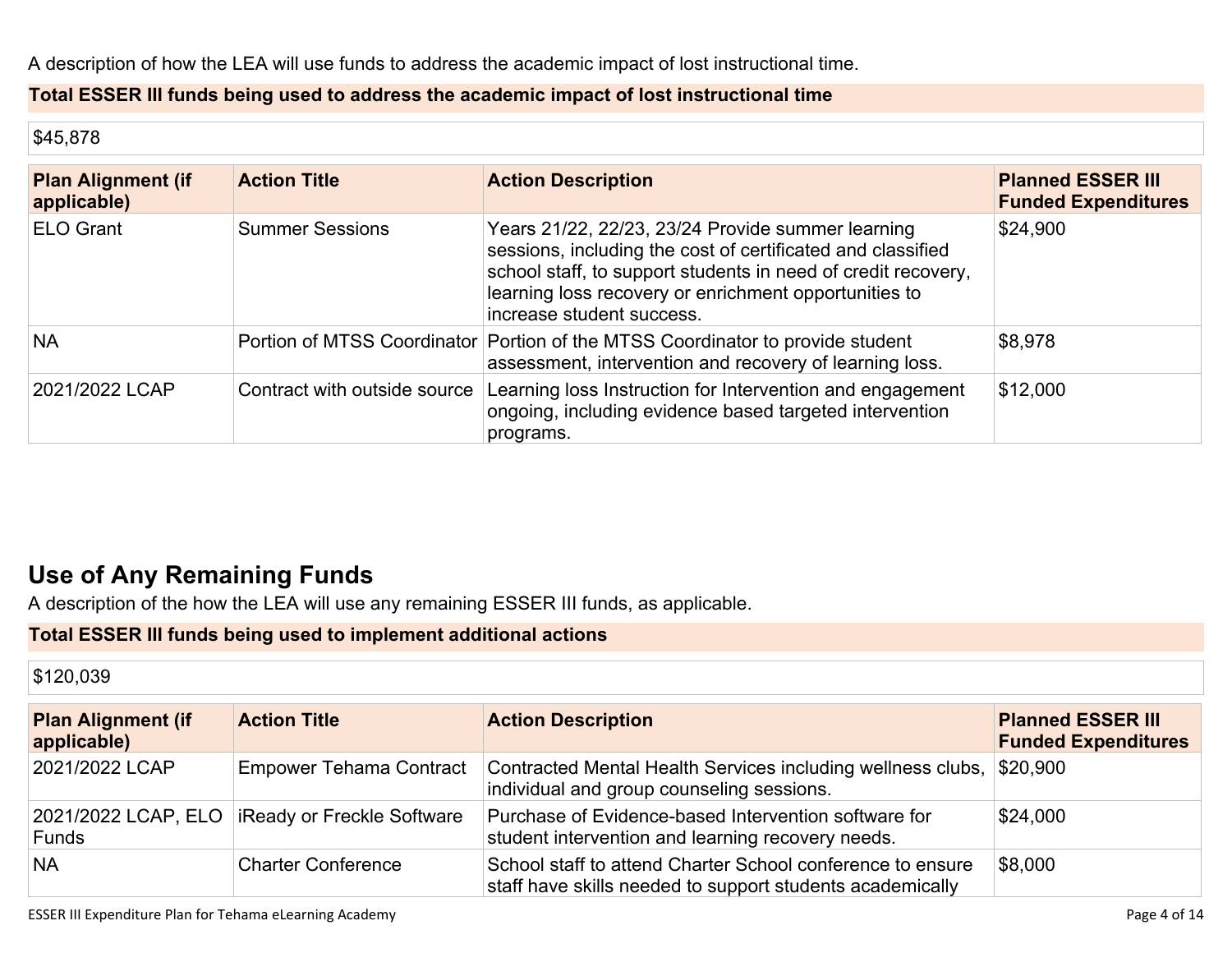| <b>Plan Alignment (if</b><br>applicable) | <b>Action Title</b>                                                      | <b>Action Description</b>                                                                                                                                                                                                                                              | <b>Planned ESSER III</b><br><b>Funded Expenditures</b> |
|------------------------------------------|--------------------------------------------------------------------------|------------------------------------------------------------------------------------------------------------------------------------------------------------------------------------------------------------------------------------------------------------------------|--------------------------------------------------------|
|                                          |                                                                          | and emotionally. Staff may participate in professional<br>development geared toward learning recovery and<br>acceleration, meeting the needs of disengaged learners or<br>learners with diverse learning needs, equitable practice,<br>social-emotional learning, etc. |                                                        |
|                                          | Learniing & Development<br>Series Equity & Inclusive<br><b>Practices</b> | 3years- Contract with outside entity to provide intensive staff<br>development and implementation of practices to support<br>equity and inclusive practices.                                                                                                           | $\$45,000$                                             |
|                                          | <b>CASBO Training</b>                                                    | Training to support technology use and use of programs for<br>effective school management.                                                                                                                                                                             | \$1,800                                                |
|                                          | <b>CASCWA Conference</b>                                                 | Staff will participate in professional learning around issues of \$3,000<br>improving school climate, safety, increasing school<br>attendance, reducing chronic absenteeism, increase<br>graduation rates, and addressing social justice inequities                    |                                                        |
|                                          | <b>MTSS Conference</b>                                                   | Teaching staff will attend Professional Learning on<br>developing and implementing Multi Tiered Systems of<br>support for our students.                                                                                                                                | \$4,880                                                |
|                                          | <b>Outdoor Furniture</b>                                                 | SEL Spaces will be created in various areas of our school<br>for student-staff interaction, relationship building and<br>regulation to support student social-emotional learning and<br>wellness.                                                                      | \$10,559                                               |
|                                          | Technology                                                               | Chrome Book Bags, and Hot Spots will be provided to<br>support student technology use and access.                                                                                                                                                                      | \$1,900                                                |

# **Ensuring [Interventions](#page-12-2) are Addressing Student Need[s](#page-12-2)**

The LEA is required to ensure its interventions will respond to the academic, social, emotional, and mental health needs of all students, and particularly those students most impacted by the COVID–19 pandemic. The following is the LEA's plan for ensuring that the actions and expenditures in the plan are addressing the identified academic, social, emotional, and mental health needs of its students, and particularly those students most impacted by the COVID–19 pandemic.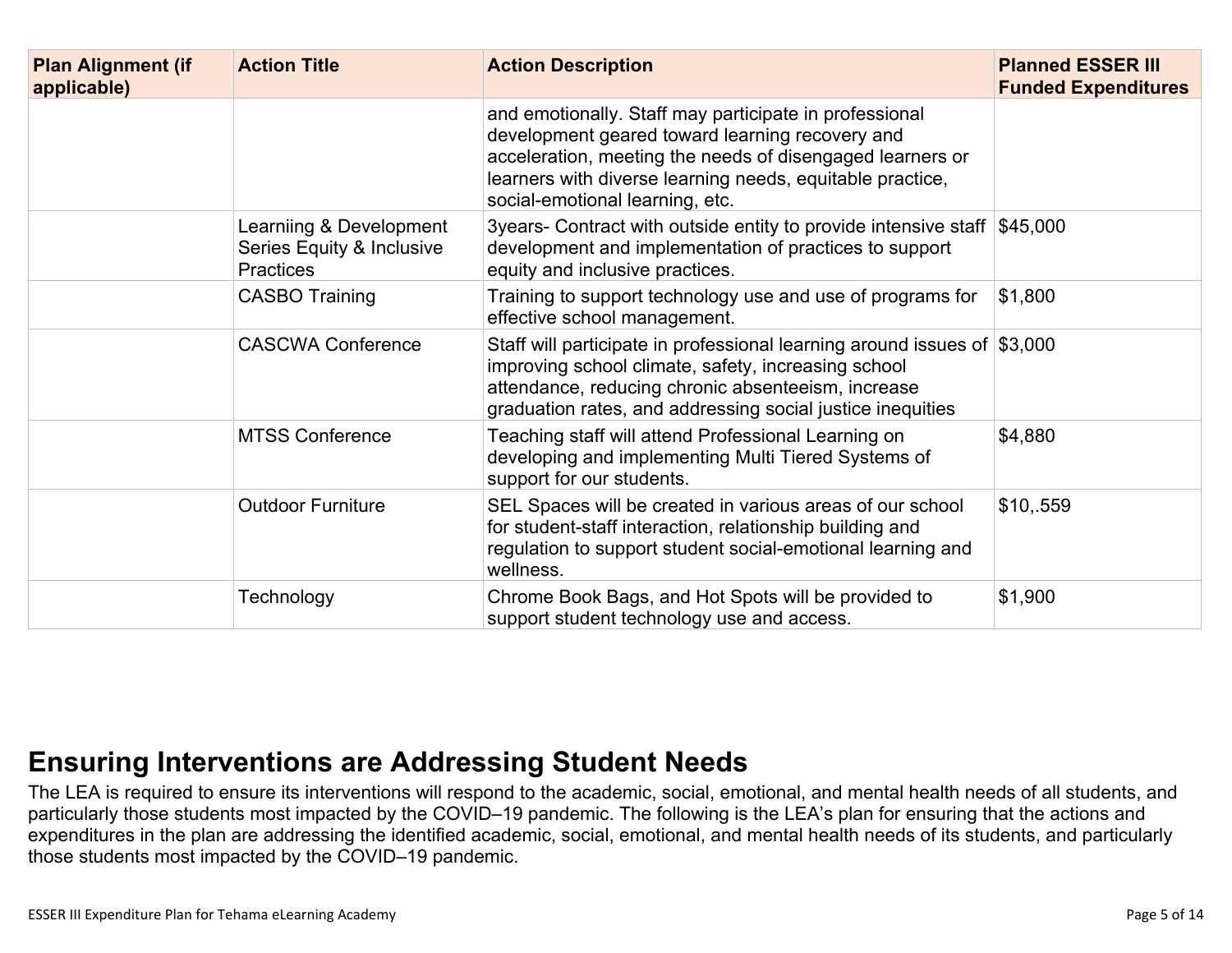| <b>Action Title(s)</b>               | <b>How Progress will be Monitored</b>                                                                                                                                                                                                                                          | <b>Frequency of Progress Monitoring</b>                                                                                               |
|--------------------------------------|--------------------------------------------------------------------------------------------------------------------------------------------------------------------------------------------------------------------------------------------------------------------------------|---------------------------------------------------------------------------------------------------------------------------------------|
| Monitor Academic growth              | Student academic learning in Reading, Math<br>and writing will be assessed formally three<br>times per year. This data will be reviewed<br>regularly and monitored by school staff,<br>Governance committee and other stakeholder<br>groups to monitor student academic growth | Academic growth will be monitored at the beginning, middle<br>and end of school year.                                                 |
| Monitor student academic<br>progress | Student progress and engagement is<br>monitored weekly by teaching staff as well as<br>twice yearly at the end of Fall and Spring<br>semester. Inadequate progress is addressed<br>and communicated regularly with student and<br>parent.                                      | Academic progress and engagement will be monitored<br>weekly.                                                                         |
| <b>Monitor SEL Data</b>              | Engagement Specialist will monitor SEL data of<br>students to identify students in need of<br>additional support.                                                                                                                                                              | SEL surveys for students and families are given 2x yearly.<br>Student surveys are provided quarterly or more frequently as<br>needed. |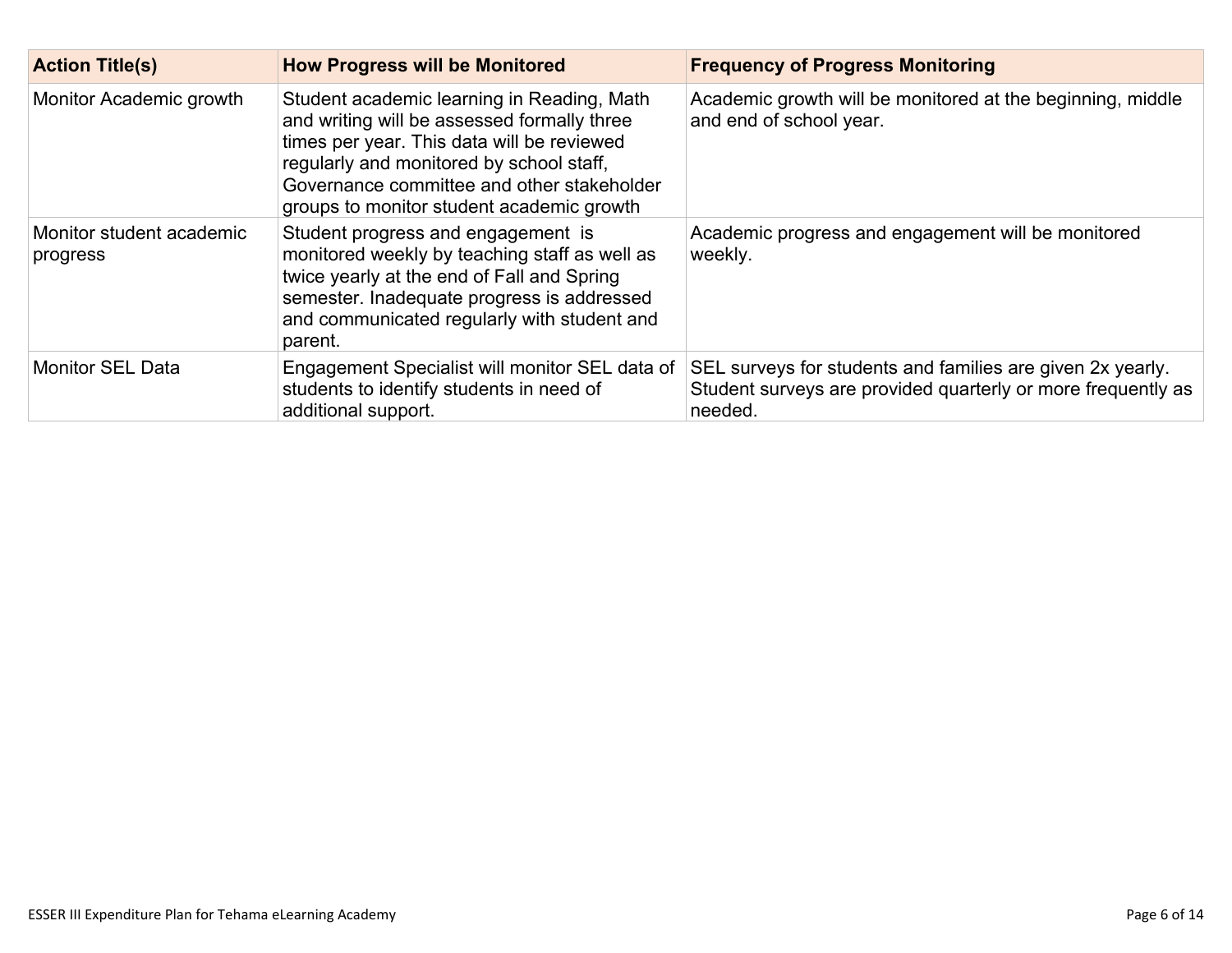# **ESSER III Expenditure Plan Instructions**

### **Introduction**

School districts, county offices of education (COEs), or charter schools, collectively known as local educational agencies (LEAs), that receive Elementary and Secondary School Emergency Relief (ESSER) funds under the American Rescue Plan (ARP) Act, referred to as ESSER III funds, are required to develop a plan for how they will use ESSER III funds to, at a minimum, address students' academic, social, emotional, and mental health needs, as well as the opportunity gaps that existed before, and were exacerbated by, the COVID-19 pandemic.

The plan must be adopted by the local governing board or body of the LEA at a public meeting on or before October 29, 2021 and must be submitted for review and approval within five days of adoption. A school district must submit its ESSER III Expenditure Plan to its COE for review and approval; a COE must submit its plan to the California Department of Education for review and approval. A charter school must submit its plan to its chartering authority for review and to the COE of the county in which the charter school operates for review and approval.

In addition, consistent with the requirements of the ARP, Volume 86, *Federal Register*, page 21201, April 22, 2021, the ESSER III Expenditure Plan must be:

- Written in an understandable and uniform format;
- Written in a language that parents can understand, to the extent practicable;
	- $\circ$  If it is not practicable to provide written translations to a parent with limited English proficiency, the plan must be orally translated for parents
- Provided in an alternative format to a parent who is an individual with a disability as defined by the Americans with Disabilities Act, upon request; and
- Be made publicly available on the LEA's website.

For additional information regarding ESSER III funding please see the ARP Act Funding web page at <https://www.cde.ca.gov/fg/cr/arpact.asp>.

For technical assistance related to the completion of the ESSER III Expenditure Plan, please contact [EDReliefFunds@cde.ca.gov](mailto:EDReliefFunds@cde.ca.gov).

## **Fiscal Requirements**

- The LEA must use at least 20 percent (20%) of its ESSER III apportionment for expenditures related to addressing the academic impact of lost instructional time through the implementation of evidence-based interventions, such as summer learning or summer enrichment, extended day, comprehensive afterschool programs, or extended school year programs.
	- o For purposes of this requirement, "evidence-based interventions" include practices or programs that have **evidence** to show that they are effective at producing results and improving outcomes when implemented. This kind of evidence has generally been produced through formal studies and research. There are four tiers, or levels, of evidence: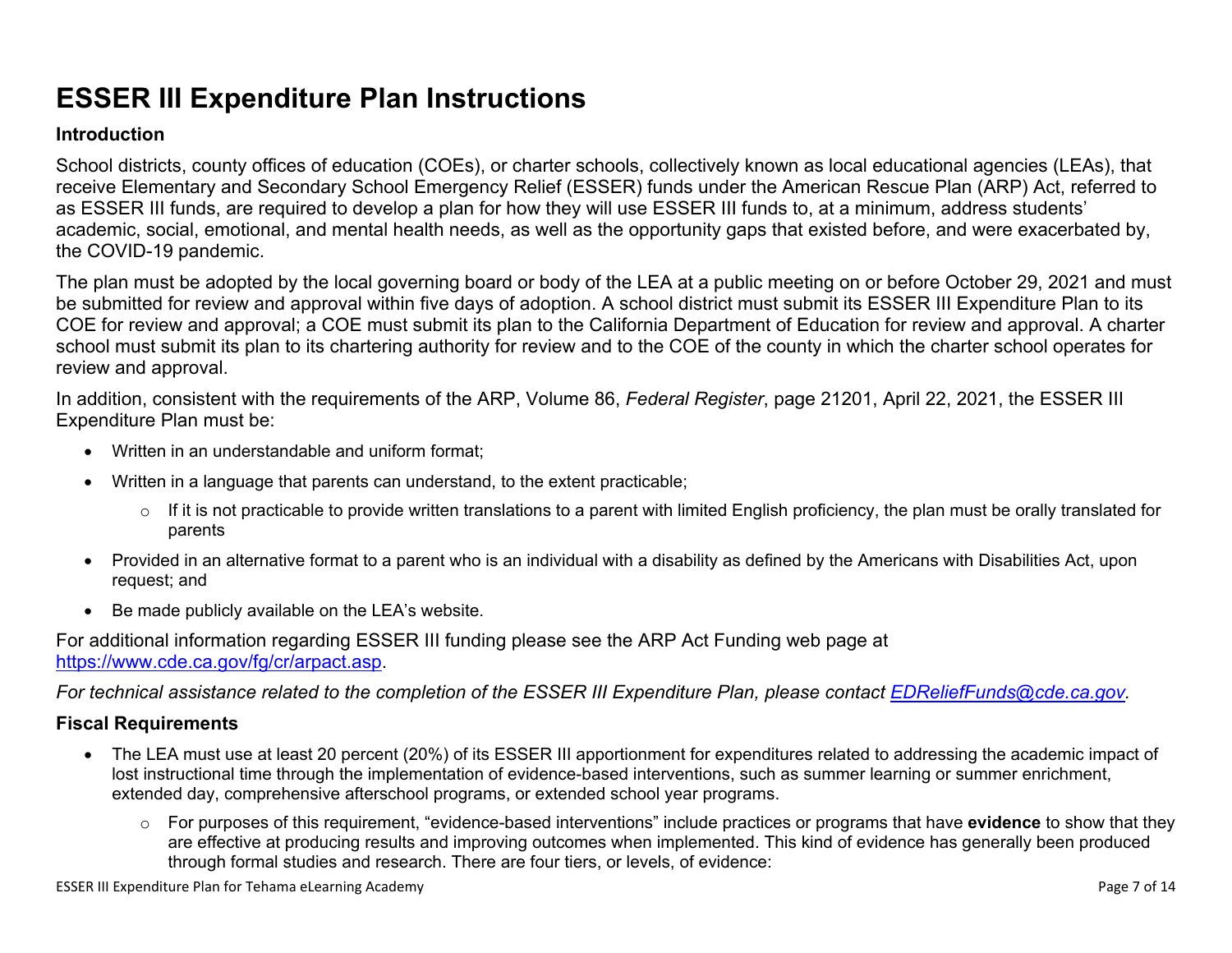- **Tier 1 – Strong Evidence**: the effectiveness of the practices or programs is supported by one or more well-designed and wellimplemented randomized control experimental studies.
- **Tier 2 – Moderate Evidence**: the effectiveness of the practices or programs is supported by one or more well-designed and wellimplemented quasi-experimental studies.
- **Tier 3 – Promising Evidence**: the effectiveness of the practices or programs is supported by one or more well-designed and wellimplemented correlational studies (with statistical controls for selection bias).
- **Tier 4 – Demonstrates a Rationale**: practices that have a well-defined logic model or theory of action, are supported by research, and have some effort underway by a State Educational Agency, LEA, or outside research organization to determine their effectiveness.
- o **For additional information please see the Evidence-Based Interventions Under the ESSA web page at** <https://www.cde.ca.gov/re/es/evidence.asp>**.**
- The LEA must use the remaining ESSER III funds consistent with section 2001(e)(2) of the ARP Act, including for:
	- $\circ$  Any activity authorized by the Elementary and Secondary Education Act (ESEA) of 1965;
	- $\circ$  Any activity authorized by the Individuals with Disabilities Education Act (IDEA);
	- o Any activity authorized by the Adult Education and Family Literacy Act;
	- $\circ$  Any activity authorized by the Carl D. Perkins Career and Technical Education Act of 2006;
	- $\circ$  Coordination of preparedness and response efforts of LEAs with State, local, Tribal, and territorial public health departments, and other relevant agencies, to improve coordinated responses among such entities to prevent, prepare for, and respond to COVID-19;
	- $\circ$  Activities to address the unique needs of low-income students, students with disabilities, English learners, racial and ethnic minorities, homeless students, and foster youth, including how outreach and service delivery will meet the needs of each population;
	- o Developing and implementing procedures and systems to improve the preparedness and response efforts of LEAs;
	- $\circ$  Training and professional development for staff of the LEA on sanitation and minimizing the spread of infectious diseases;
	- $\circ$  Purchasing supplies to sanitize and clean the facilities of an LEA, including buildings operated by such agency;
	- $\circ$  Planning for, coordinating, and implementing activities during long-term closures, including providing meals to eligible students, providing technology for online learning to all students, providing guidance for carrying out requirements under IDEA, and ensuring other educational services can continue to be provided consistent with all Federal, State, and local requirements;
	- $\circ$  Purchasing education technology (including hardware, software, and connectivity) for students who are served by the LEA that aids in regular and substantive educational interaction between students and their classroom instructors, including low-income students and children with disabilities, which may include assistive technology or adaptive equipment;
	- o Providing mental health services and supports, including through the implementation of evidence-based full-service community schools;
	- o Planning and implementing activities related to summer learning and supplemental after school programs, including providing classroom instruction or online learning during the summer months and addressing the needs of underserved students;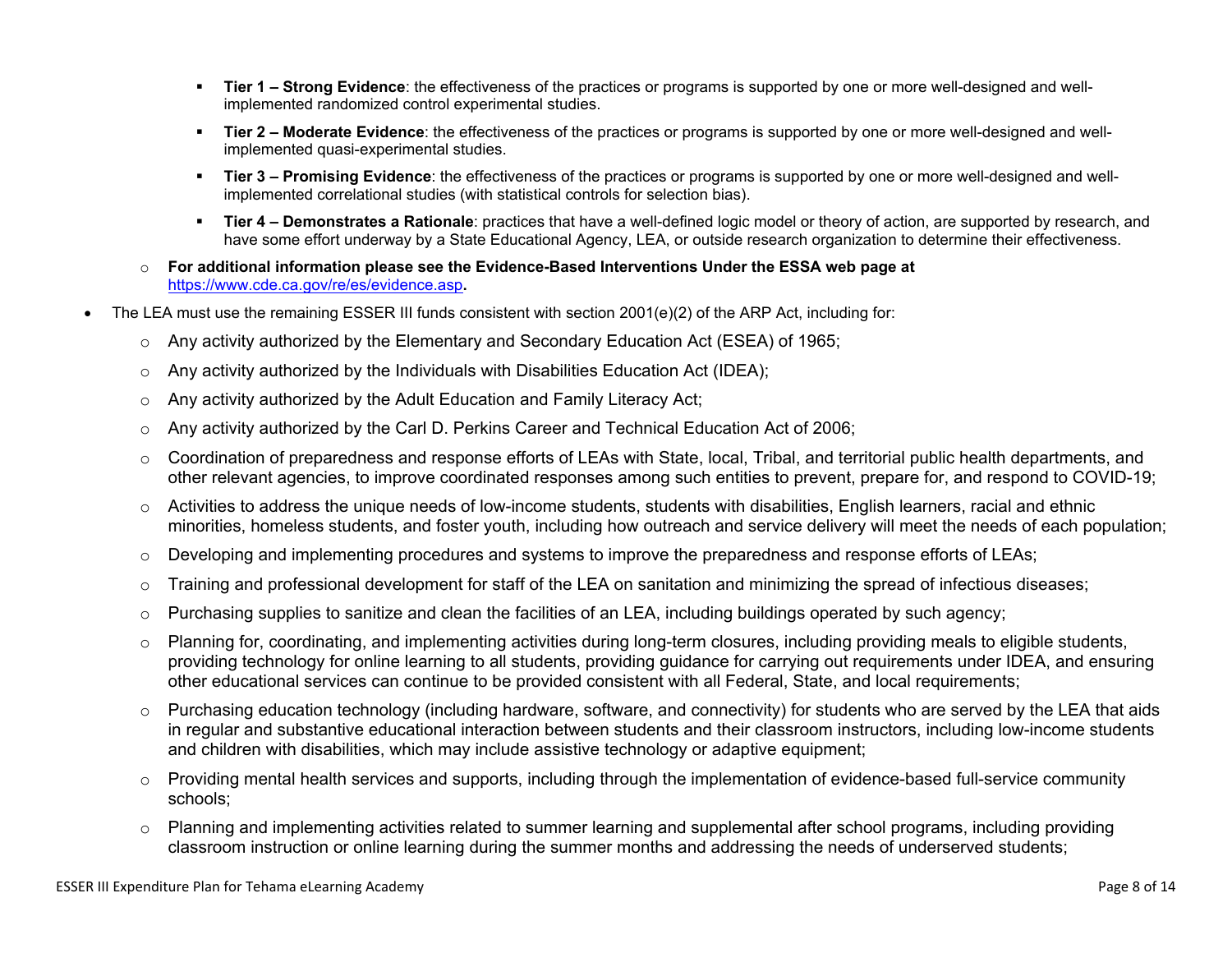- $\circ$  Addressing learning loss among students, including underserved students, by:
	- Administering and using high-quality assessments that are valid and reliable, to accurately assess students' academic progress and assist educators in meeting students' academic needs, including through differentiated instruction,
	- **IMPLEMENTER IMPLEMENT EVALUATE:** Implementing evidence-based activities to meet the comprehensive needs of students,
	- Providing information and assistance to parents and families of how they can effectively support students, including in a distance learning environment, and
	- Tracking student attendance and improving student engagement in distance education;

**Note:** A definition of "underserved students" is provided in the Community Engagement section of the instructions.

- $\circ$  School facility repairs and improvements to enable operation of schools to reduce risks of virus transmission and exposure to environmental health hazards, and to support student health needs;
- $\circ$  Inspection, testing, maintenance, repair, replacement, and upgrade projects to improve the indoor air quality in school facilities, including mechanical and nonmechanical heating, ventilation, and air conditioning systems, filtering, purification and other air cleaning, fans, control systems, and window and door replacement;
- $\circ$  Developing strategies and implementing public health protocols including, to the greatest extent practicable, policies in line with guidance from the Centers for Disease Control and Prevention (CDC) for the reopening and operation of school facilities to effectively maintain the health and safety of students, educators, and other staff;
- $\circ$  Other activities that are necessary to maintain the operation of and continuity of services in LEAs and continuing to employ existing staff of the LEA.

## <span id="page-8-0"></span>**Other LEA Plans Referenced in this Plan**

In developing the plan, the LEA has flexibility to include community input and/or actions included in other planning documents, such as the Local Control and Accountability Plan (LCAP) and/or the Expanded Learning Opportunities (ELO) Grant Plan, provided that the input and/or actions address the requirements of the ESSER III Expenditure Plan.

An LEA that chooses to utilize community input and/or actions from other planning documents must provide the name of the plan(s) referenced by the LEA and a description of where the plan(s) may be accessed by the public (such as a link to a web page or the street address of where the plan(s) are available) in the table. The LEA may add or delete rows from the table as necessary.

An LEA that chooses not to utilize community input and/or actions from other planning documents may provide a response of "Not Applicable" in the table.

#### <span id="page-8-1"></span>**Summary of Expenditures**

The Summary of Expenditures table provides an overview of the ESSER III funding received by the LEA and how the LEA plans to use its ESSER III funds to support the strategies and interventions being implemented by the LEA.

#### **Instructions**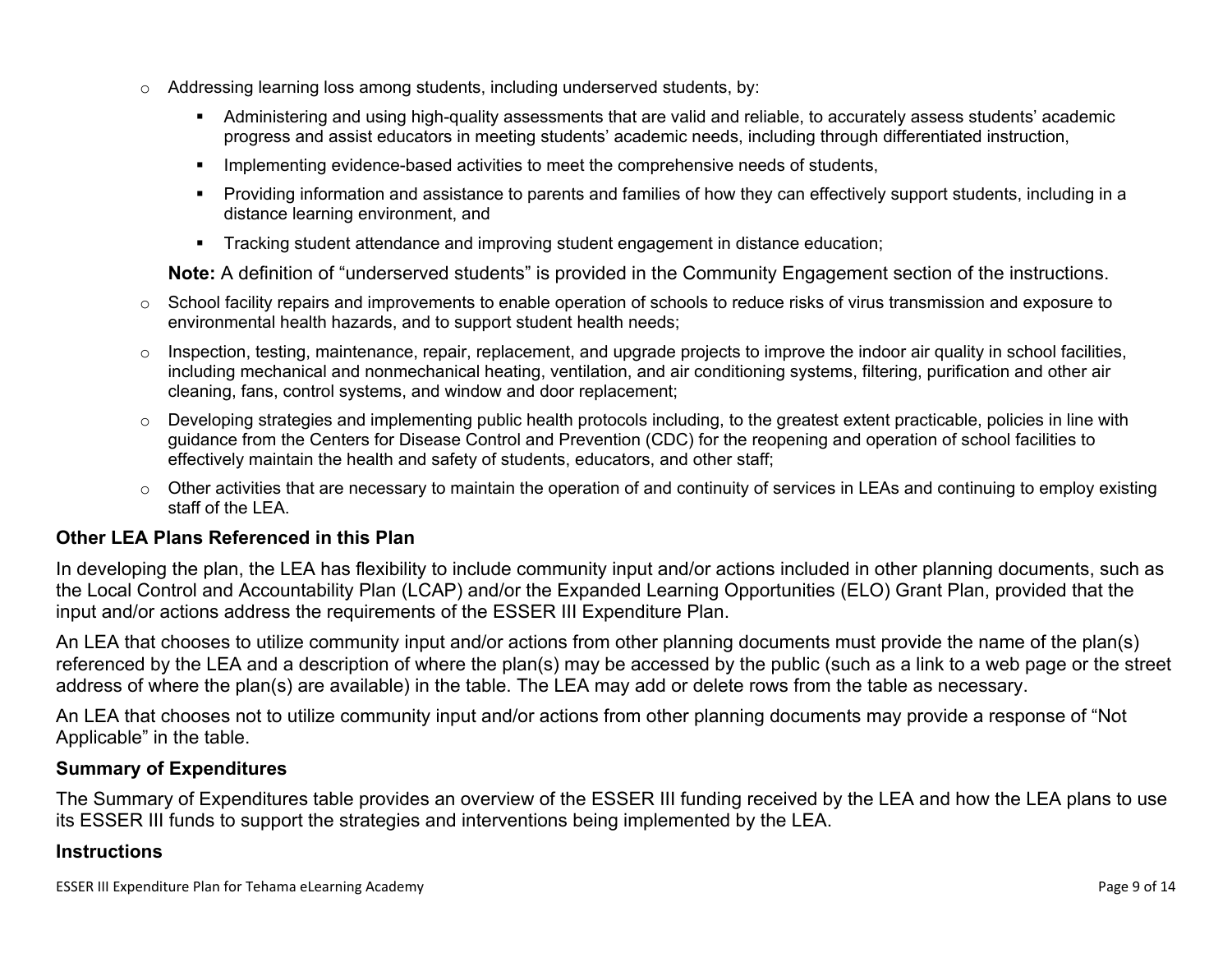For the 'Total ESSER III funds received by the LEA,' provide the total amount of ESSER III funds received by the LEA.

In the Total Planned ESSER III Expenditures column of the table, provide the amount of ESSER III funds being used to implement the actions identified in the applicable plan sections.

For the 'Total ESSER III funds included in this plan,' provide the total amount of ESSER III funds being used to implement actions in the plan.

## <span id="page-9-0"></span>**Community Engagement**

#### **Purpose and Requirements**

An LEA's decisions about how to use its ESSER III funds will directly impact the students, families, and the local community, and thus the LEA's plan must be tailored to the specific needs faced by students and schools. These community members will have significant insight into what prevention and mitigation strategies should be pursued to keep students and staff safe, as well as how the various COVID–19 prevention and mitigation strategies impact teaching, learning, and day-to-day school experiences.

An LEA must engage in meaningful consultation with the following community members, as applicable to the LEA:

- Students:
- Families, including families that speak languages other than English;
- School and district administrators, including special education administrators;
- Teachers, principals, school leaders, other educators, school staff, and local bargaining units, as applicable.

"Meaningful consultation" with the community includes considering the perspectives and insights of each of the required community members in identifying the unique needs of the LEA, especially related to the effects of the COVID-19 pandemic. Comprehensive strategic planning will utilize these perspectives and insights to determine the most effective strategies and interventions to address these needs through the programs and services the LEA implements with its ESSER III funds.

Additionally, an LEA must engage in meaningful consultation with the following groups to the extent that they are present or served in the LEA:

- Tribes;
- Civil rights organizations, including disability rights organizations (e.g. the American Association of People with Disabilities, the American Civil Liberties Union, National Association for the Advancement of Colored People, etc.); and
- Individuals or advocates representing the interests of children with disabilities, English learners, homeless students, foster youth, migratory students, children who are incarcerated, and other underserved students.
	- o For purposes of this requirement "underserved students" include:
		- Students who are low-income: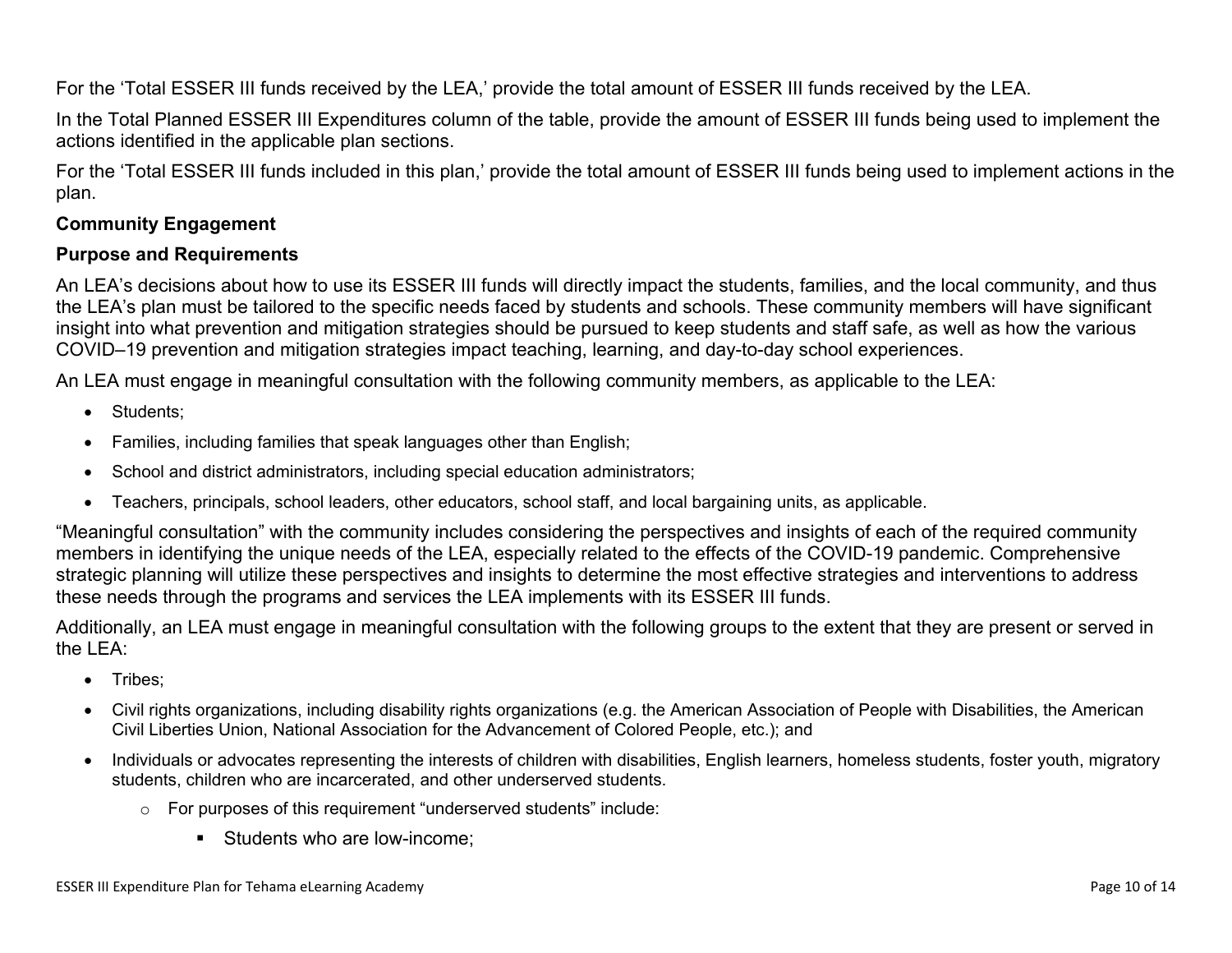- Students who are English learners;
- Students of color:
- Students who are foster youth;
- Homeless students;
- **Students with disabilities: and**
- **Migratory students.**

LEAs are also encouraged to engage with community partners, expanded learning providers, and other community organizations in developing the plan.

Information and resources that support effective community engagement may be found under *Resources* on the following web page of the CDE's website: <https://www.cde.ca.gov/re/lc>.

## **Instructions**

In responding to the following prompts, the LEA may reference or include input provided by community members during the development of existing plans, including the LCAP and/or the ELO Grant Plan, to the extent that the input is applicable to the requirements of the ESSER III Expenditure Plan. Descriptions provided should include sufficient detail yet be sufficiently succinct to promote a broad understanding among the LEA's local community.

## A description of the efforts made by the LEA to meaningfully consult with its required community members and the **opportunities provided by the LEA for public input in the development of the plan.**

A sufficient response to this prompt will describe how the LEA sought to meaningfully consult with its required community members in the development of the plan, how the LEA promoted the opportunities for community engagement, and the opportunities that the LEA provided for input from the public at large into the development of the plan.

As noted above, a description of "meaningful consultation" with the community will include an explanation of how the LEA has considered the perspectives and insights of each of the required community members in identifying the unique needs of the LEA, especially related to the effects of the COVID-19 pandemic.

# **A description of the how the development of the plan was influenced by community input.**

A sufficient response to this prompt will provide clear, specific information about how input from community members and the public at large was considered in the development of the LEA's plan for its use of ESSER III funds. This response must describe aspects of the ESSER III Expenditure Plan that were influenced by or developed in response to input from community members.

- For the purposes of this prompt, "aspects" may include:
	- Prevention and mitigation strategies to continuously and safely operate schools for in-person learning;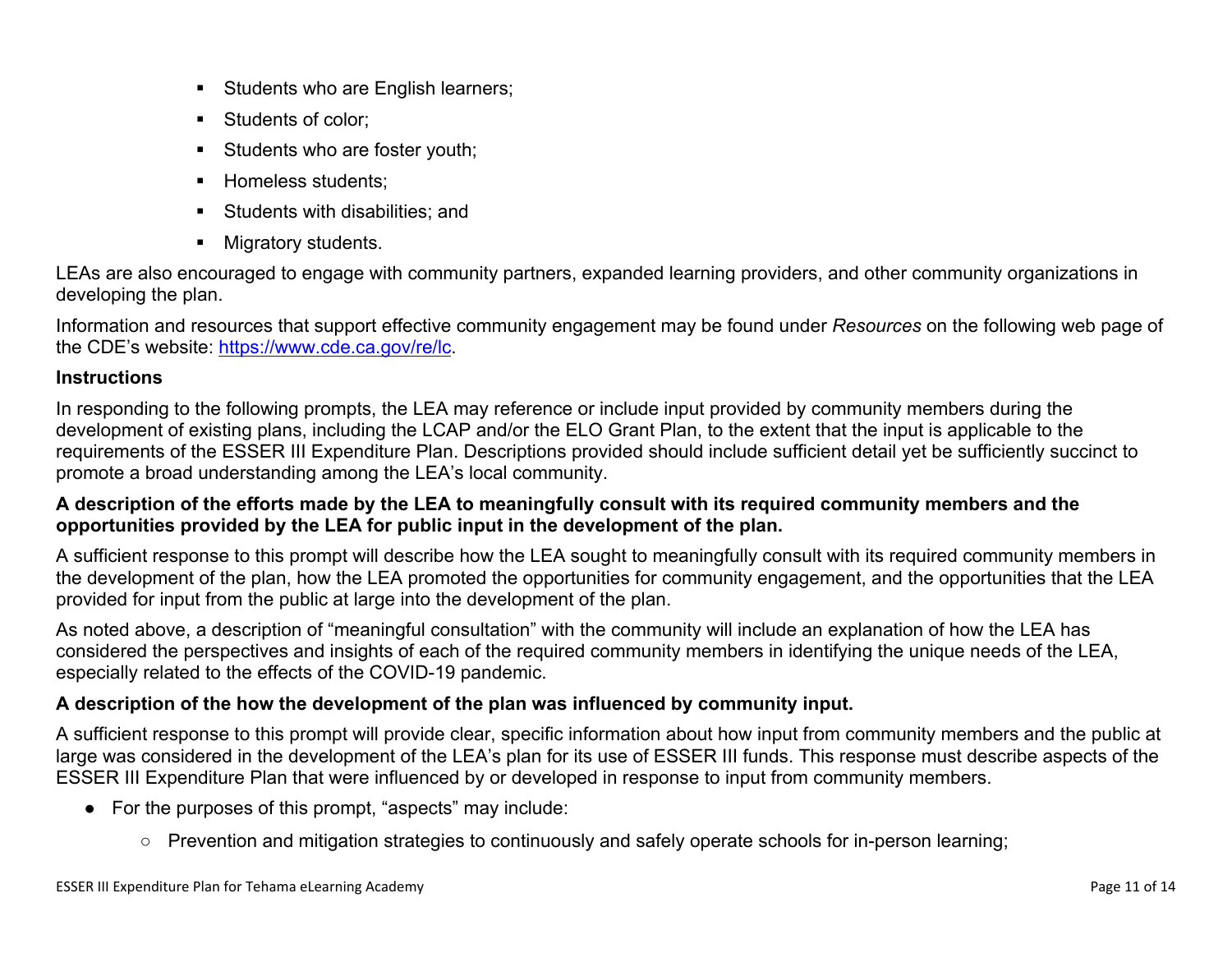- Strategies to address the academic impact of lost instructional time through implementation of evidence-based interventions (e.g. summer learning or summer enrichment, extended day, comprehensive afterschool programs, or extended school year programs);
- Any other strategies or activities implemented with the LEA's ESSER III fund apportionment consistent with section 2001(e)(2) of the ARP Act; and
- Progress monitoring to ensure interventions address the academic, social, emotional, and mental health needs for all students, especially those students disproportionately impacted by COVID-19

For additional information and guidance, please see the U.S. Department of Education's Roadmap to Reopening Safely and Meeting All Students' Needs Document, available here: [https://www2.ed.gov/documents/coronavirus/reopening-2.pdf.](https://www2.ed.gov/documents/coronavirus/reopening-2.pdf)

## <span id="page-11-0"></span>**Planned Actions and Expenditures**

#### **Purpose and Requirements**

As noted in the Introduction, an LEA receiving ESSER III funds is required to develop a plan to use its ESSER III funds to, at a minimum, address students' academic, social, emotional, and mental health needs, as well as the opportunity gaps that existed before, and were exacerbated by, the COVID-19 pandemic.

#### **Instructions**

An LEA has the flexibility to include actions described in existing plans, including the LCAP and/or ELO Grant Plan, to the extent that the action(s) address the requirements of the ESSER III Expenditure Plan. When including action(s) from other plans, the LEA must describe how the action(s) included in the ESSER III Expenditure Plan supplement the work described in the plan being referenced. The LEA must specify the amount of ESSER III funds that it intends to use to implement the action(s); these ESSER III funds must be in addition to any funding for those action(s) already included in the plan(s) referenced by the LEA. Descriptions of actions provided should include sufficient detail yet be sufficiently succinct to promote a broad understanding among the LEA's local community.

#### <span id="page-11-1"></span>**Strategies for Continuous and Safe In-Person Learning**

Provide the total amount of funds being used to implement actions related to Continuous and Safe In-Person Learning, then complete the table as follows:

- If the action(s) are included in another plan, identify the plan and provide the applicable goal and/or action number from the plan. If the action(s) are not included in another plan, write "N/A".
- Provide a short title for the  $action(s)$ .
- Provide a description of the action(s) the LEA will implement using ESSER III funds for prevention and mitigation strategies that are, to the greatest extent practicable, in line with the most recent CDC guidance, in order to continuously and safely operate schools for in-person learning.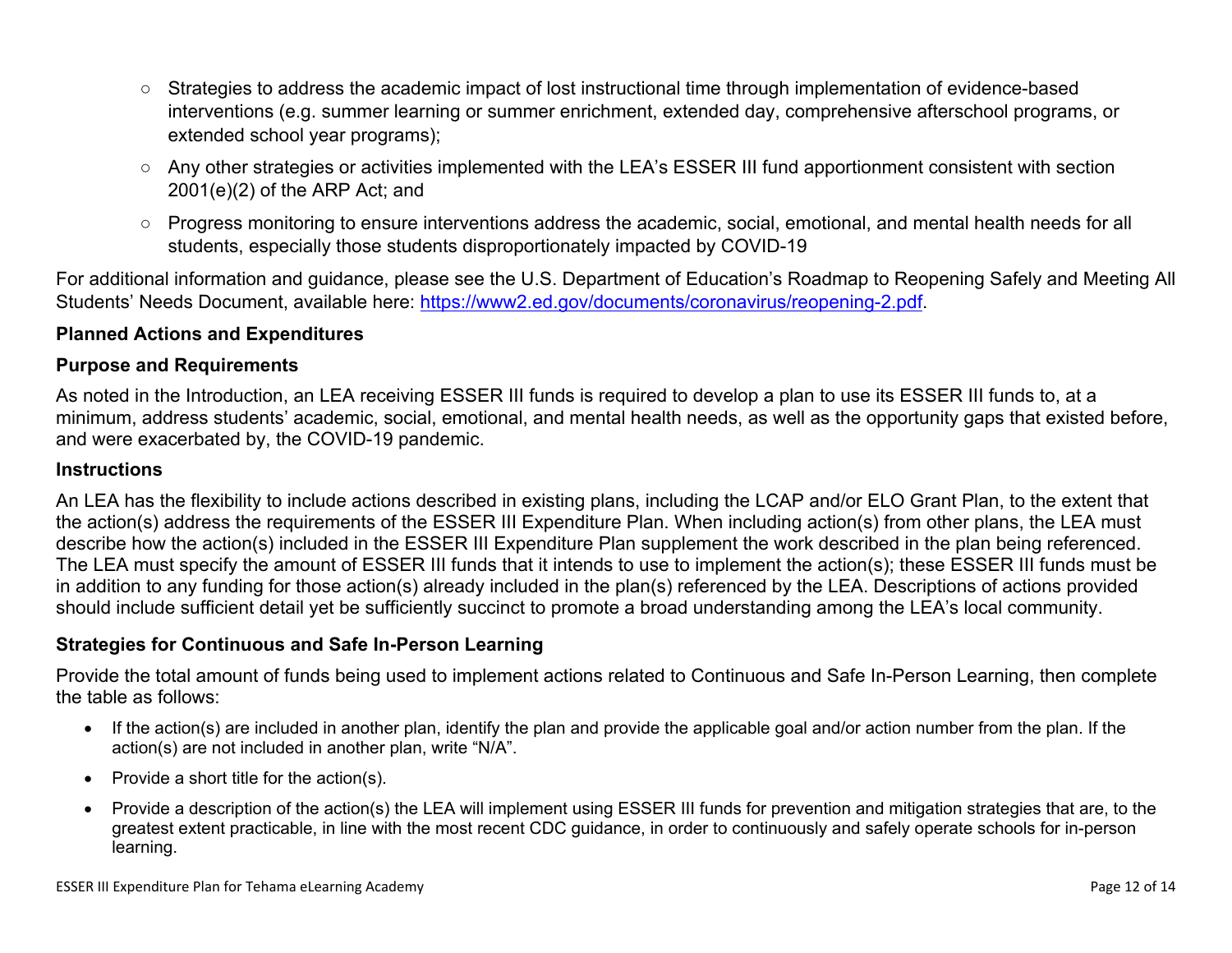Specify the amount of ESSER III funds the LEA plans to expend to implement the action(s); these ESSER III funds must be in addition to any funding for those action(s) already included in the plan(s) referenced by the LEA.

#### <span id="page-12-0"></span>**Addressing the Impact of Lost Instructional Time**

As a reminder, the LEA must use not less than 20 percent of its ESSER III funds to address the academic impact of lost instructional time. Provide the total amount of funds being used to implement actions related to addressing the impact of lost instructional time, then complete the table as follows:

- If the action(s) are included in another plan, identify the plan and provide the applicable goal and/or action number from the plan. If the action(s) are not included in another plan, write "N/A".
- Provide a short title for the  $action(s)$ .
- Provide a description of the action(s) the LEA will implement using ESSER III funds to address the academic impact of lost instructional time through the implementation of evidence-based interventions, such as summer learning or summer enrichment, extended day, comprehensive afterschool programs, or extended school year programs.
- Specify the amount of ESSER III funds the LEA plans to expend to implement the action(s); these ESSER III funds must be in addition to any funding for those action(s) already included in the plan(s) referenced by the LEA.

#### <span id="page-12-1"></span>**Use of Any Remaining Funds**

After completing the Strategies for Continuous and Safe In-Person Learning and the Addressing the Impact of Lost Instructional Time portions of the plan, the LEA may use any remaining ESSER III funds to implement additional actions to address students' academic, social, emotional, and mental health needs, as well as to address opportunity gaps, consistent with the allowable uses identified above in the Fiscal Requirements section of the Instructions. LEAs choosing to use ESSER III funds in this manner must provide the total amount of funds being used to implement actions with any remaining ESSER III funds, then complete the table as follows:

- If the action(s) are included in another plan, identify the plan and provide the applicable goal and/or action number from the plan. If the action(s) are not included in another plan, write "N/A".
- Provide a short title for the  $action(s)$ .
- Provide a description of any additional action(s) the LEA will implement to address students' academic, social, emotional, and mental health needs, as well as to address opportunity gaps, consistent with the allowable uses identified above in the Fiscal Requirements section of the Instructions. If an LEA has allocated its entire apportionment of ESSER III funds to strategies for continuous and safe in-person learning and/or to addressing the impact of lost instructional time, the LEA may indicate that it is not implementing additional actions.
- Specify the amount of ESSER III funds the LEA plans to expend to implement the action(s); these ESSER III funds must be in addition to any funding for those action(s) already included in the plan(s) referenced by the LEA. If the LEA it is not implementing additional actions the LEA must indicate "\$0".

#### <span id="page-12-2"></span>**Ensuring Interventions are Addressing Student Needs**